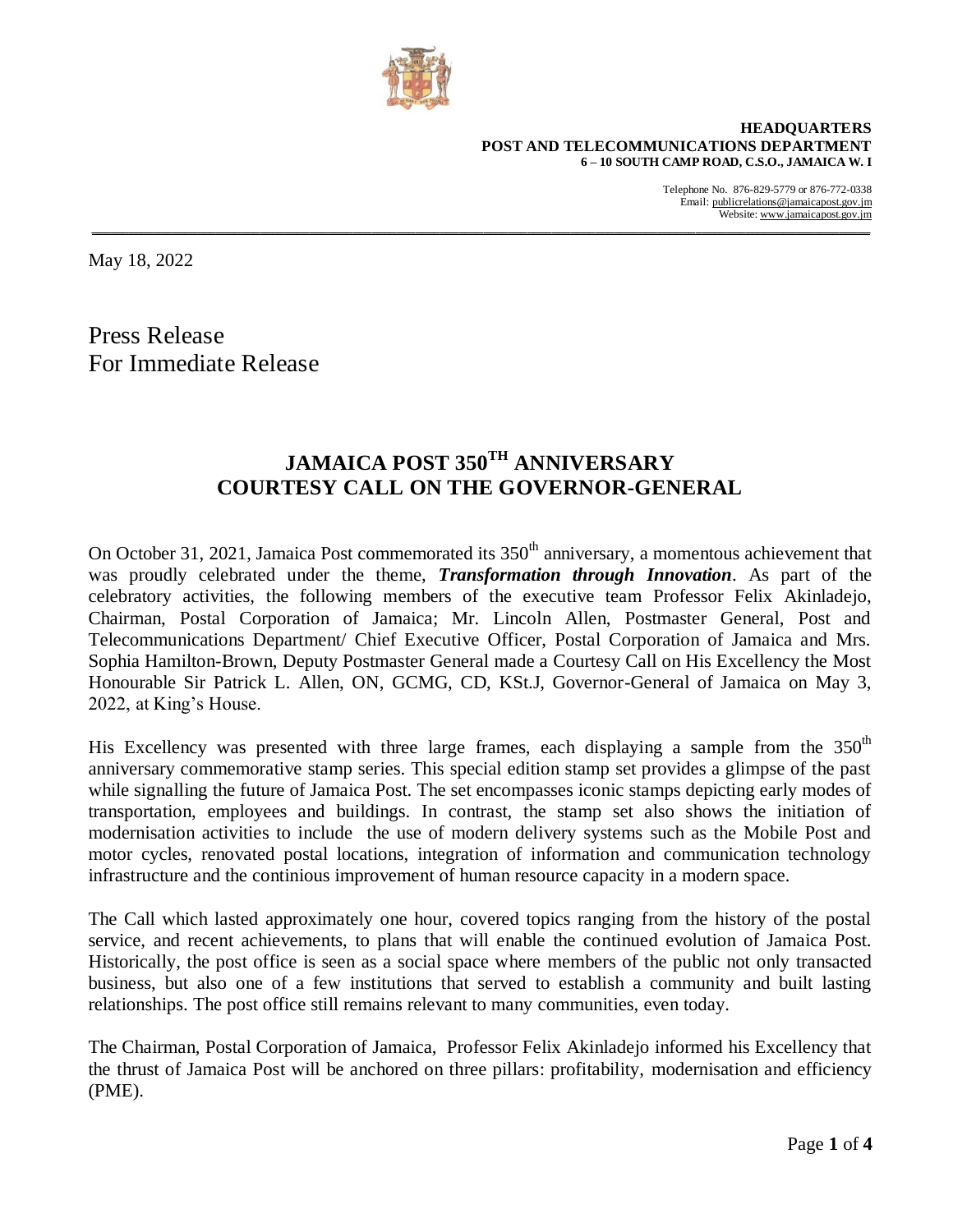The Postmaster General/ Chief Executive Officer of Jamaica Post, Mr. Lincoln Allen, added that despite the advent of the CoVid-19 pandemic Jamaica Post processed over twenty-five (25) million mail pieces i.e. both local and international.

Furthermore, he stated that over the last financial year, Jamaica Post engaged in several core activities, to include:

### **Digital Transformation of the Department**

The Postmaster General noted that "Internet access is currently available at seventy-three (73) post offices island-wide and will be increased to one hundred (100) locations during this Financial Year. This will enable the adaption and implementation by Jamaica Post of Counter Automation technology that will be acquired in this financial year. The Counter Automation technology is intended to automate the services offered at the post office counters to improve efficiency, accountabilty as well as service delivery to the public. This technology is the fulcrum that will launch the postal service into the twenty-first century."

#### **E-learning Electronic Devices Distribution**

He added that there is an existing partnership between the Jamaica Post and E-Learning Jamaica Company Limited for the distribution of tablets and laptops to students and teachers within the education system. This is done through the Tablets in Schools Programme which is managed by E-Learning Jamaica Company Limited. For the Financial Year 2021/2022, Jamaica Post distributed 33,410 devices.

| $\vee$ Tablets | 23,216 |
|----------------|--------|
| $\vee$ Laptops | 10,194 |

Over the period June 2020 to March 2022, Jamaica Post has safely and efficiently distributed a total of **91,806** devices. The distribution is broken down as follows:

| $\vee$ Tablets | 76,766 |
|----------------|--------|
| $\vee$ Laptops | 15,040 |

#### *Zip Mail*

His Excellency was informed of the Zip Mail service, established in 2003, being among the first 'next business day' courier service in Jamaica.

It was expressed that, for the financial year ending 2021/ 2022, the number of post offices receiving packages for the 'next business day' delivery service, grew by 49% i.e. from 49 locations to 73 locations. Packages can now be collected/ picked up from 104 post offices island-wide.

In this Financial Year, Zip Mail will be expanded to 100 post office locations island-wide for the dropping off/ acceptance of items and to 130 post office locations for pick up/ collection.

## **Stamp Production**

Expounding on the special  $350<sup>th</sup>$  anniversary stamp series, Mrs. Sophia Hamilton-Brown, Deputy Postmaster General explained, "In celebration of the 350<sup>th</sup> anniversary of the postal service in Jamaica, on October 29, 2021 eighteen (18) postage stamps in denominations of \$60.00, \$100.00, \$120.00, \$180.00, \$200.00 and \$1,000.00 were released to the public to mark this occasion. Additionally, two (2) souvenir sheets consisting of the official 350th anniversary logo and the evolution of the mail transport system were released on October 29, 2021. This stamp set marks a significant time for postal operations in Jamaica as it serves as a reminder of the journey undertaken by the postal service."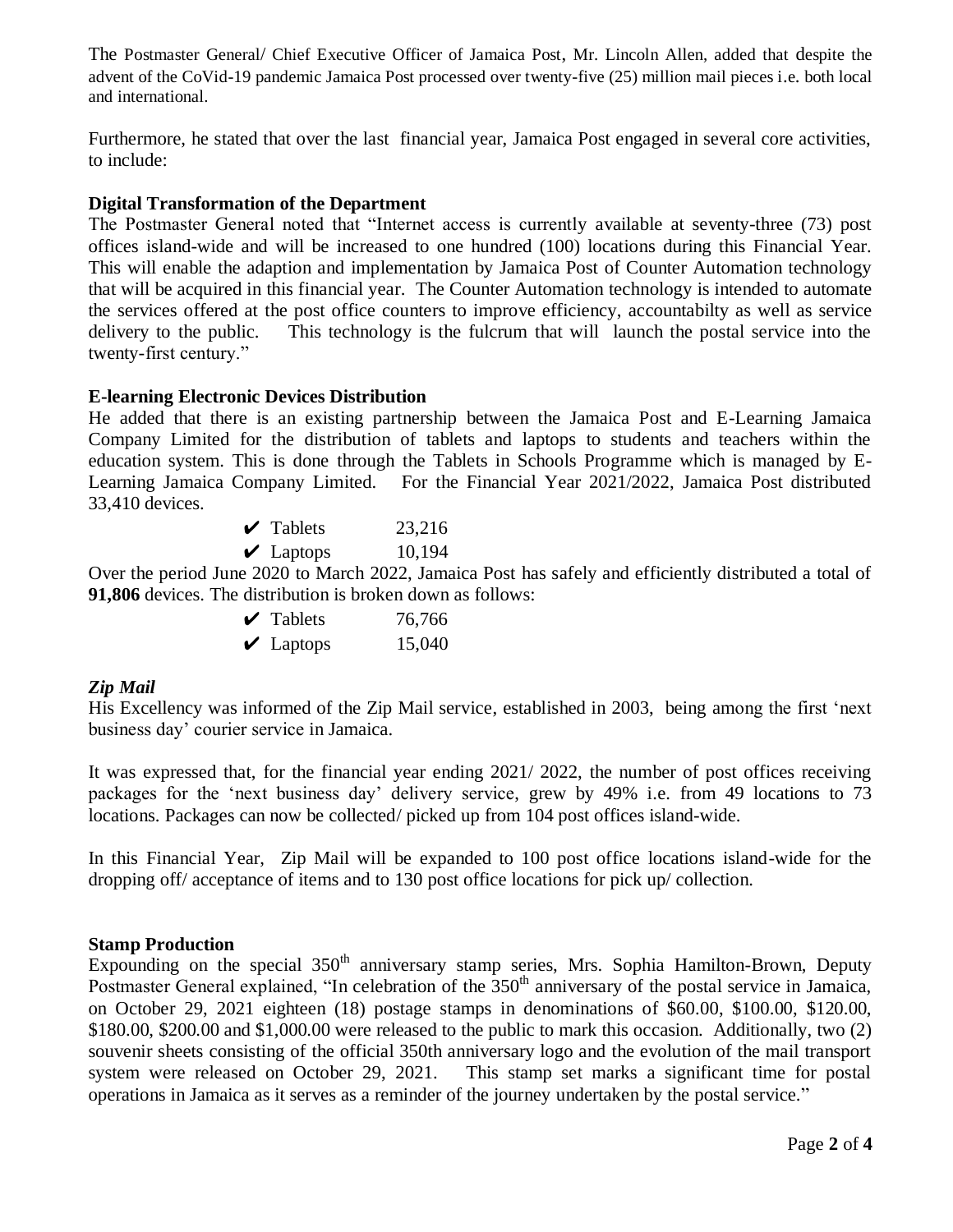Also, the Ministry of Culture, Gender, Entertainment and Sport requested a *60th Anniversary of the Independence of Jamaica* stamp issue to commemorate Jamaica's Diamond Jubilee. During the month of August 2022 this stamp set will be released to the public. The stamp set will include two (2) postage stamps in the denominations of \$60.00 and \$120.00. Jamaica Post will host the launch ceremony where the commemorative stamp set will be unveiled in the Customer Service Lobby of the Central Sorting Office Post Office, which is now being renovated.

The Postmaster General stated that Jamaica Post is on a journey of modernisation and transformation and there are many more things to be expected from the postal service – "We have been strategic in our approach and will continue in our efforts to digitize our operations, strengthen the brand, retool and expand the service offerings of Jamaica Post in a bid to fulfill our vision to be an icon of excellence."

The postal service was established in Jamaica in 1671 under the rulership of King Charles II, in the old capital of St. Jago De La Vega, now known as Spanish Town. The Head Office operations were relocated to the General Post Office in downtown Kingston by 1776 and was subsequently relocated and commissioned to the Central Sorting Office in 1980.

With a network of two hundred and thirty-seven post offices (237) and one hundred and sixty-four (164) postal agencies, Jamaica Post remains a keystone in the local logistics space, serving both the personal and business needs of our customers both locally and internationally.

- End -